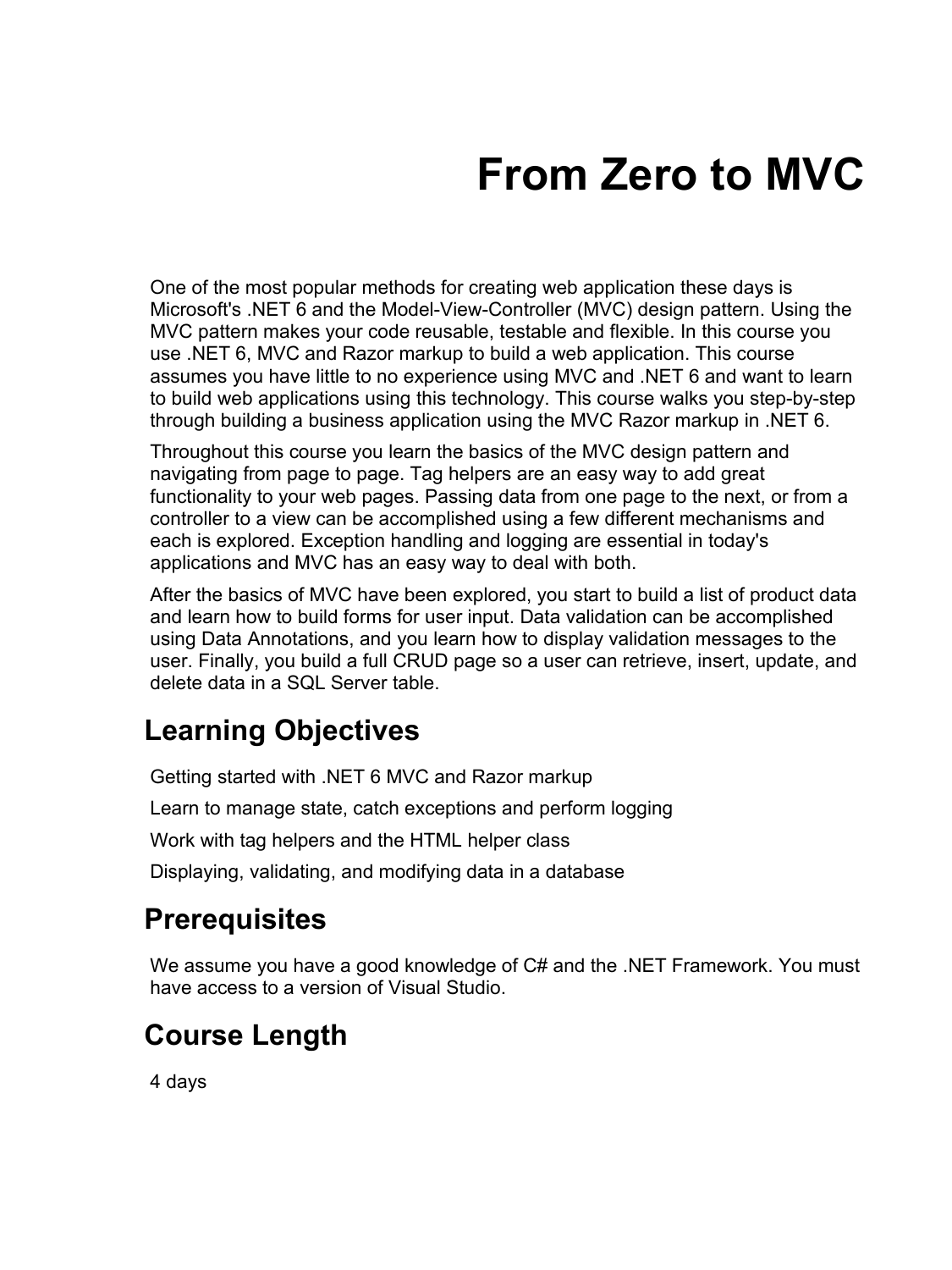# **Module 1: Basics of MVC**

Create a new MVC project Overall program flow Folders and files Using @Html.ActionLink helper Using @Url.Action helper Anchor Tag Helpers Partial pages CSS style sheets Adding page head styles Adding JavaScript Retrieving configuration settings from appsettings.json Modify the overall layout of your website

# **Module 2: Displaying Lists of Data**

Add a data layer class library Add a view model class library Display an unordered list Display an ordered list Build a <select> list Use the @Html.DropDownList HTML helper Use the Select Tag Helper

### **Module 3: Working with HTML Forms**

Create a product input form using @Html Helpers Create a product input form using Input Tag Helpers Add data annotations for displaying labels Cancel out of a form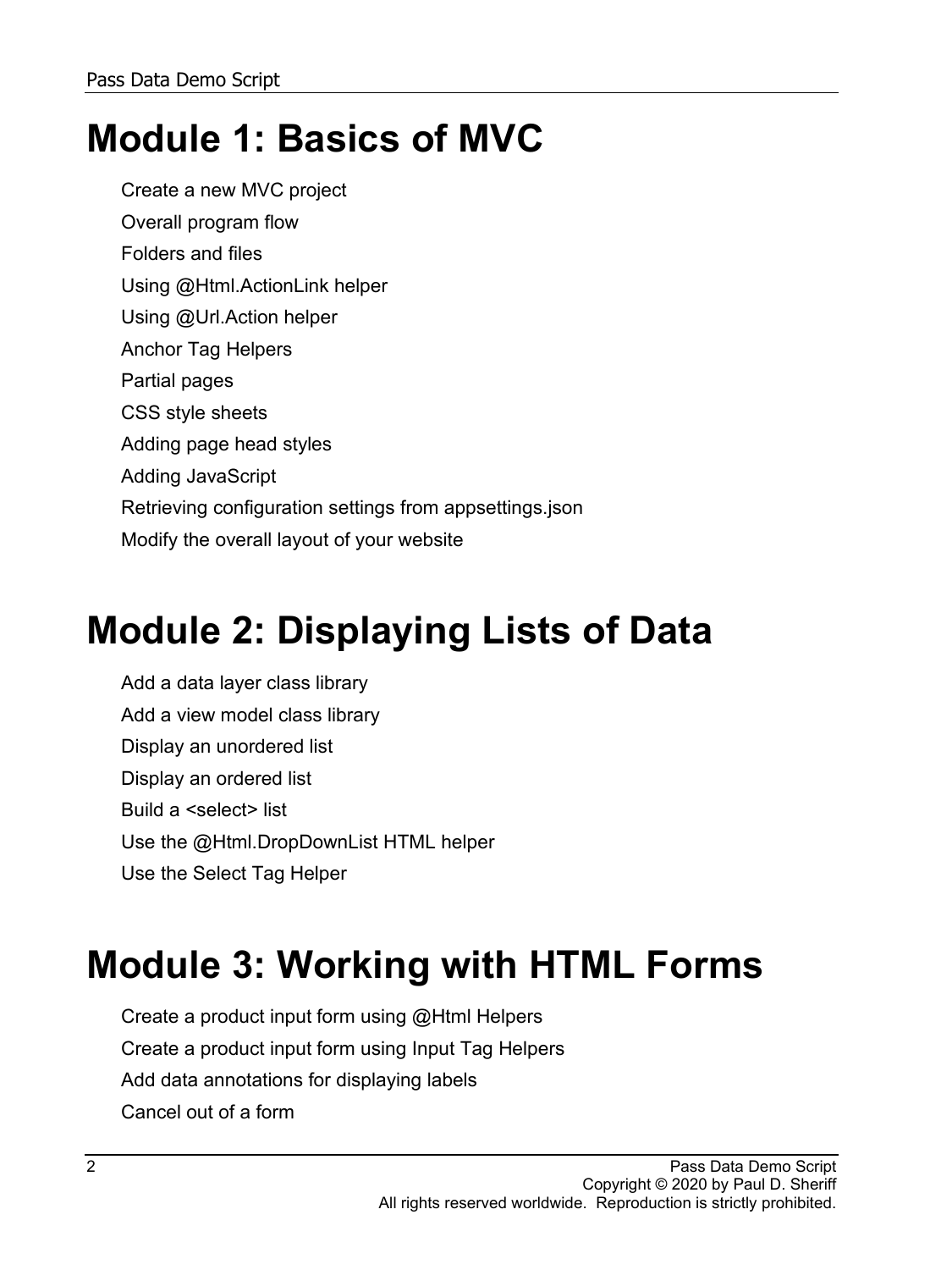Work with related data in a <select> list Working with radio buttons Working with check boxes

#### **Module 4: Validating Data**

Add data annotations for validation (required, string length, datatype, range, etc.) Bind/display validation messages using asp-validation-for Use the validation summary tag helper Create your own server-side custom validation attribute Using the IValidatableObject interface for validation

#### **Module 5: Passing Data**

Using ViewData Using a ViewBag Using TempData Passing data as a query string

### **Module 6: State Management**

Working with the Session object Create your own session class wrapper Send and retrieve Cookies Working with the Cache object Create your own state class and use dependency injection

### **Module 7: Exception Handling**

Built-in global exception handling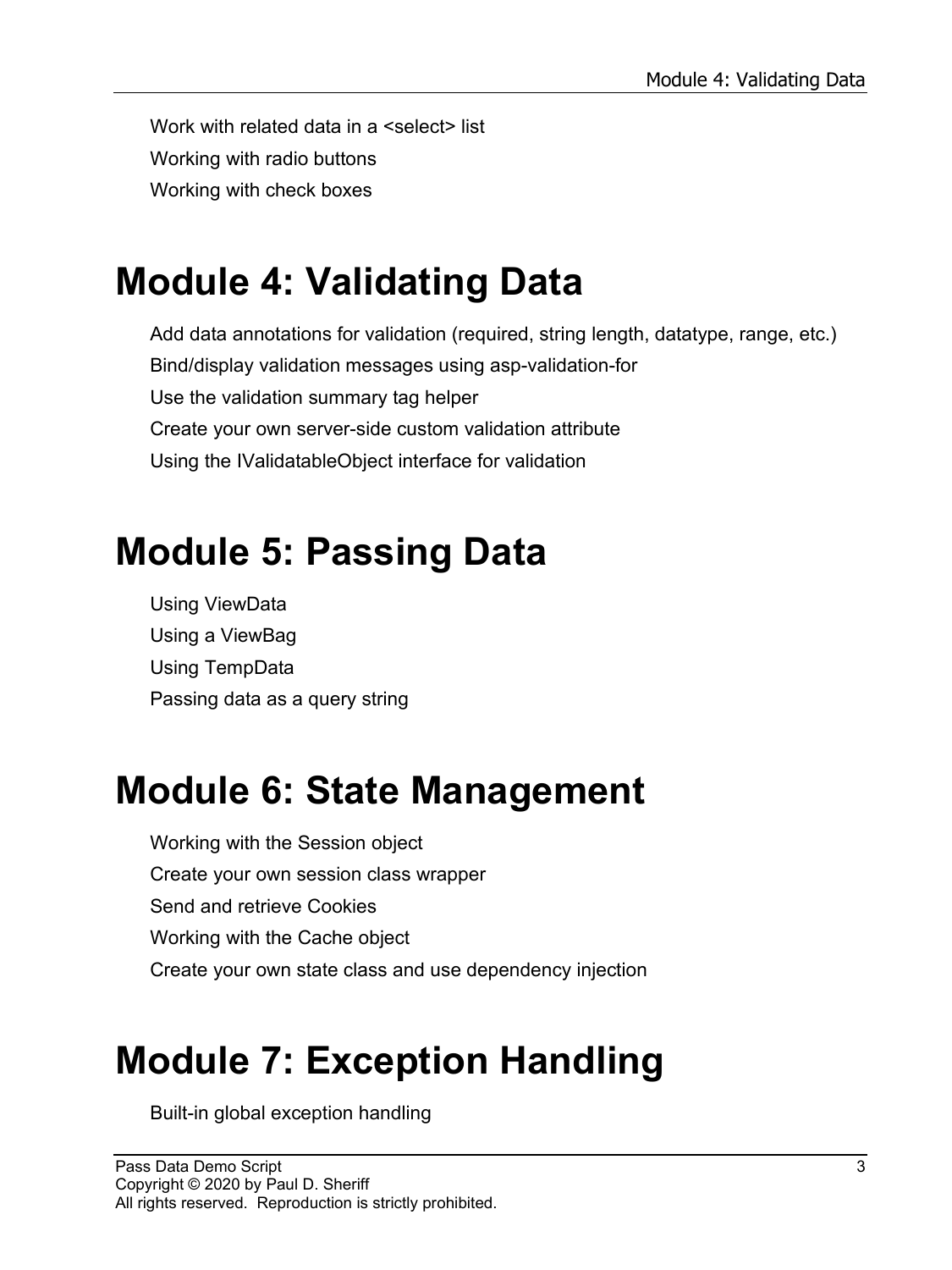Add a custom development page for retrieving exception information Handle 404 status codes Handle status code errors with redirect Handle status code errors with re-execute

#### **Module 8: Working with HTML Tables**

Build a table of product data Searching product data Searching using the MVVM design pattern Sorting columns in a table Paging table data

#### **Module 9: WebGrid**

Using the WebGrid control Styling the grid Styling the pager Displaying specific columns Formatting columns

# **Module 10: Paging Table Data**

Creating a pager Using a data-driven pager Hooking up our pager to a table Paging and sorting table data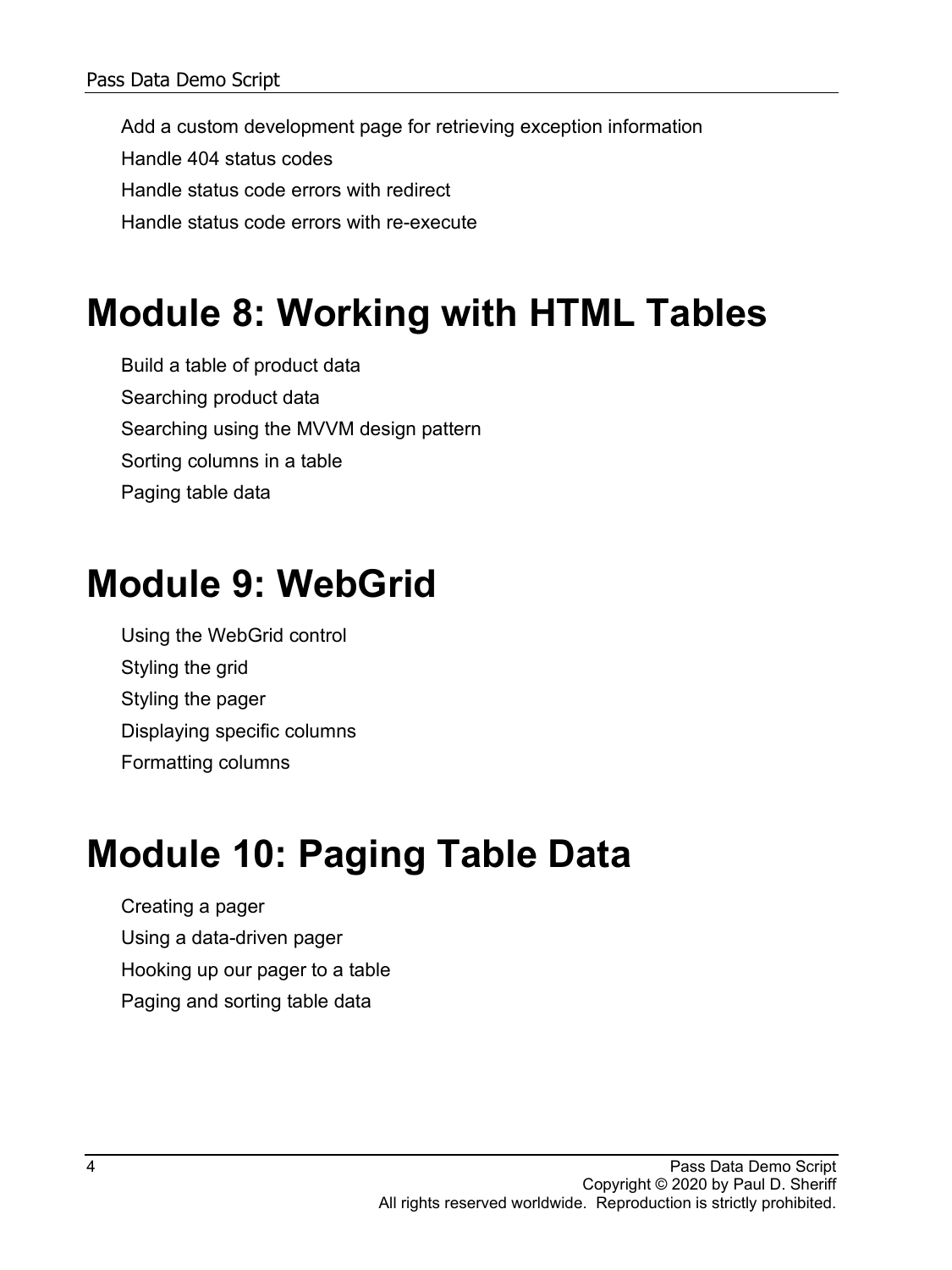#### **Module 11: Drop Downs and Ajax**

One to many Drop-downs with Ajax Setting up the API call Working with the JSON data that is returned

### **Module 12: Html Helpers**

Creating your own HTML helpers Emit bootstrap styles with controls Creating radio buttons and check boxes quickly and easily

#### **Module 13: Using the MVVM Design Pattern**

Why use the MVVM design pattern Creating a view model base class Using hidden fields Binding data Using custom data- attributes to communicate to view model

### **Module 14: Security**

Authentication Getting started with Identity Registration of users Login Logout Working with Roles Securing pages